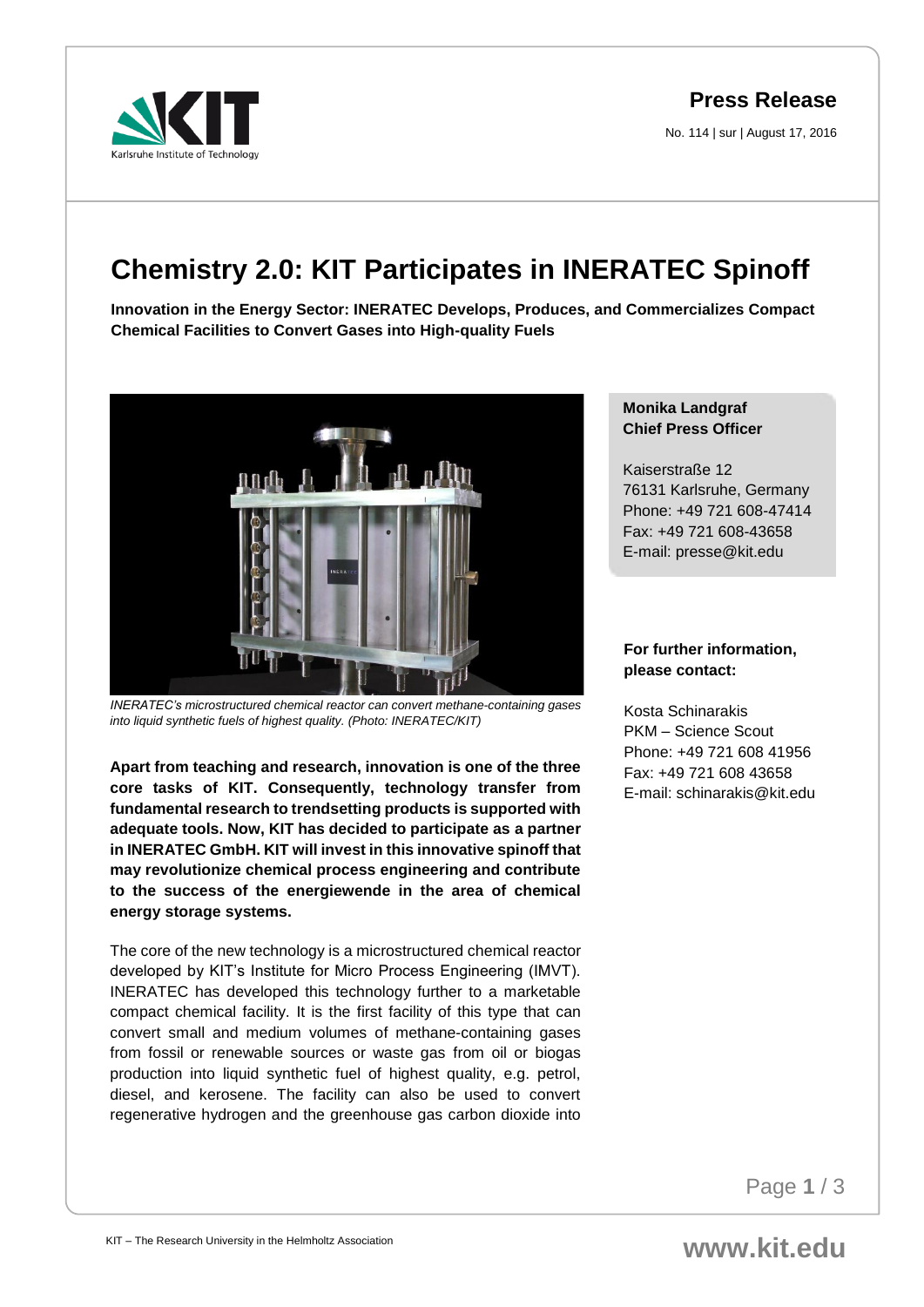

fuels. The turnkey facilities commercialized by INERATEC are mobile and fit into a conventional ship container.

"We supply an entirely new, modular technology that is a real alternative to the costly large chemical facilities used for the conventional gas-to-liquid process," Dr.-Ing. Tim Böltken explains. He is member of the team of four persons who founded the company. The compact facility is not only suited for use in large chemical companies and oil-processing industry, but also for decentralized production of biogas-to-liquid fuels at sewage treatment plants or energy-producing organic farmers, the chemical engineer points out.

KIT supports the spinoff as co-partner. "Technology transfer at KIT is more than mere advising on funding," emphasizes Dr. Jens Fahrenberg, Head of the Innovation Management Service Unit of KIT. Core tasks of KIT are not only research and education, but also supporting innovation beyond borders of individual institutions. Through KIT participation, promising KIT-developed technologies and business models having a clear transfer character, a good growth prognosis, and solid management know-how continue to have access to KIT's technical infrastructure and assistance while the new company establishes itself on the market.

"Science institutions have to act in an increasingly entrepreneurial way," Fahrenberg is convinced. This also includes a new culture of seizing exploitation opportunities and a certain willingness to take risks. The processes and methods required for professional participation management have already been established at KIT. Based on the three core tasks of KIT of research, teaching, and innovation, entrepreneurial acting is increasingly implanted into KIT's DNA, in the opinion of Fahrenberg. He points out that the participation portfolio is planned to be further extended.

KIT's innovation efforts build a bridge between scientific findings and their application for the benefit of society, economic prosperity, and the preservation of our natural basis of life. Innovation is propelled by the results from research and teaching. At the interface between science and industry, KIT contributes to societal benefit and added values. Long-term support of spinoffs that plan to establish themselves on the market with their trendsetting and promising products is an integral constituent of the technology transfer concept of KIT. INERATEC GmbH is one of currently seven spinoffs in which KIT is a partner.



*The founders of INERATEC from left to right: Philipp Engelkamp, Paolo Piermartini, Peter Pfeifer, and Tim Böltken. (Photo: INERATEC)*